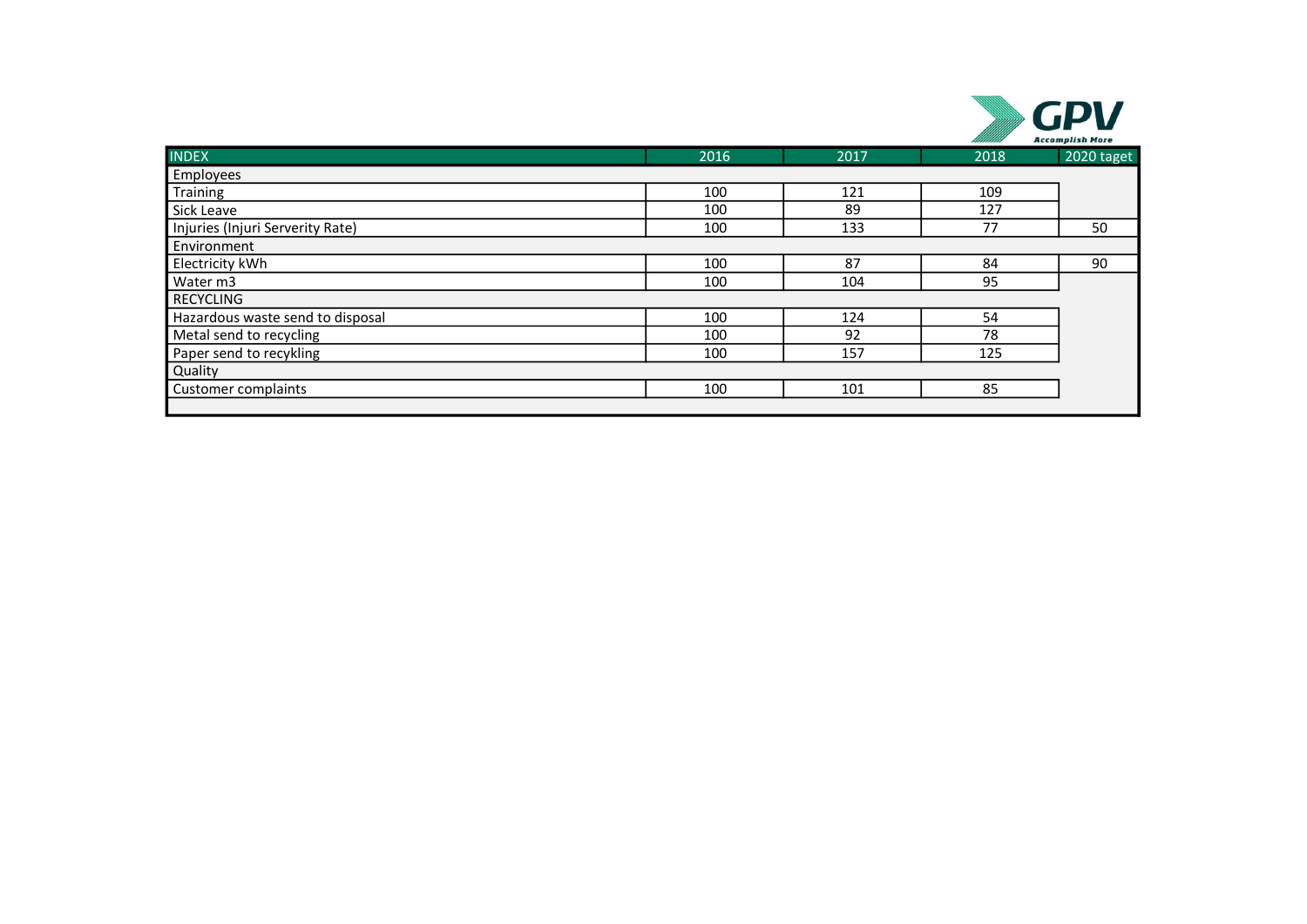| <b>Quality Management - Certificates</b> |                                                                                                                                                                          |                         |                           |                                    |
|------------------------------------------|--------------------------------------------------------------------------------------------------------------------------------------------------------------------------|-------------------------|---------------------------|------------------------------------|
| Entity                                   | Certificate                                                                                                                                                              | Certificate<br>achieved | Latest<br>recertification | Goal to (re)certify for<br>FY 2018 |
| Electronics, DK                          | ISO9001:2015                                                                                                                                                             | 1989                    | 2017                      |                                    |
|                                          | ISO14001:2015                                                                                                                                                            | 1999                    | 2017                      |                                    |
|                                          | ISO13485:2016                                                                                                                                                            | 2011                    | 2018                      |                                    |
|                                          | ATEX 2014/34/EU                                                                                                                                                          | 2016                    | 2018                      |                                    |
| Electronics, TH                          | ISO9001                                                                                                                                                                  | 2003                    | 2018                      |                                    |
|                                          | ISO14001                                                                                                                                                                 | 2005                    | 2017                      |                                    |
|                                          | ISO 17025                                                                                                                                                                | 2012                    | 2016                      |                                    |
|                                          | <b>TLS8001</b>                                                                                                                                                           | 2009                    | 2016                      |                                    |
|                                          | OHSAS18001:2007                                                                                                                                                          | 2011                    | 2017                      |                                    |
|                                          | ATEX 94/9/EC                                                                                                                                                             | 2009                    | 2018                      |                                    |
|                                          | ISO13485                                                                                                                                                                 | 2012                    | 2018                      |                                    |
|                                          | ESD/IEC61340-5-1:2016                                                                                                                                                    | 2012                    | 2018                      |                                    |
|                                          | ANSI/ESD S20.20                                                                                                                                                          | 2013                    | 2018                      |                                    |
| Electronics, MX                          | ISO 9001:2015                                                                                                                                                            | 2017                    | 2017                      |                                    |
|                                          | ISO 13485:2016                                                                                                                                                           | 2017                    | 2017                      |                                    |
|                                          | ISO 14001:2015                                                                                                                                                           | 2017                    | 2017                      |                                    |
| Mechanics, TH                            | ISO9001                                                                                                                                                                  | 2003                    | 2018                      |                                    |
|                                          | ISO14001                                                                                                                                                                 | 2005                    | 2017                      |                                    |
|                                          | <b>TLS8001</b>                                                                                                                                                           | 2009                    | 2016                      |                                    |
|                                          | OHSAS18001:2007                                                                                                                                                          | 2011                    | 2017                      |                                    |
| Mechanics, DK                            | ISO9001:2015                                                                                                                                                             | 2009                    | 2018                      |                                    |
|                                          | EN 15085 - 2 level CL 1                                                                                                                                                  | 2010                    | 2016                      |                                    |
|                                          | ISO 3834-2                                                                                                                                                               | 2010                    | 2016                      |                                    |
|                                          | GPV is NATO Security Certified in Denmark<br><b>Quality Management - Standards</b><br>IPC-A-610 rev F 2014 class II and III<br>IPC J-STD-001 rev F 2014 class II and III |                         |                           |                                    |
|                                          | UL approval                                                                                                                                                              |                         |                           |                                    |